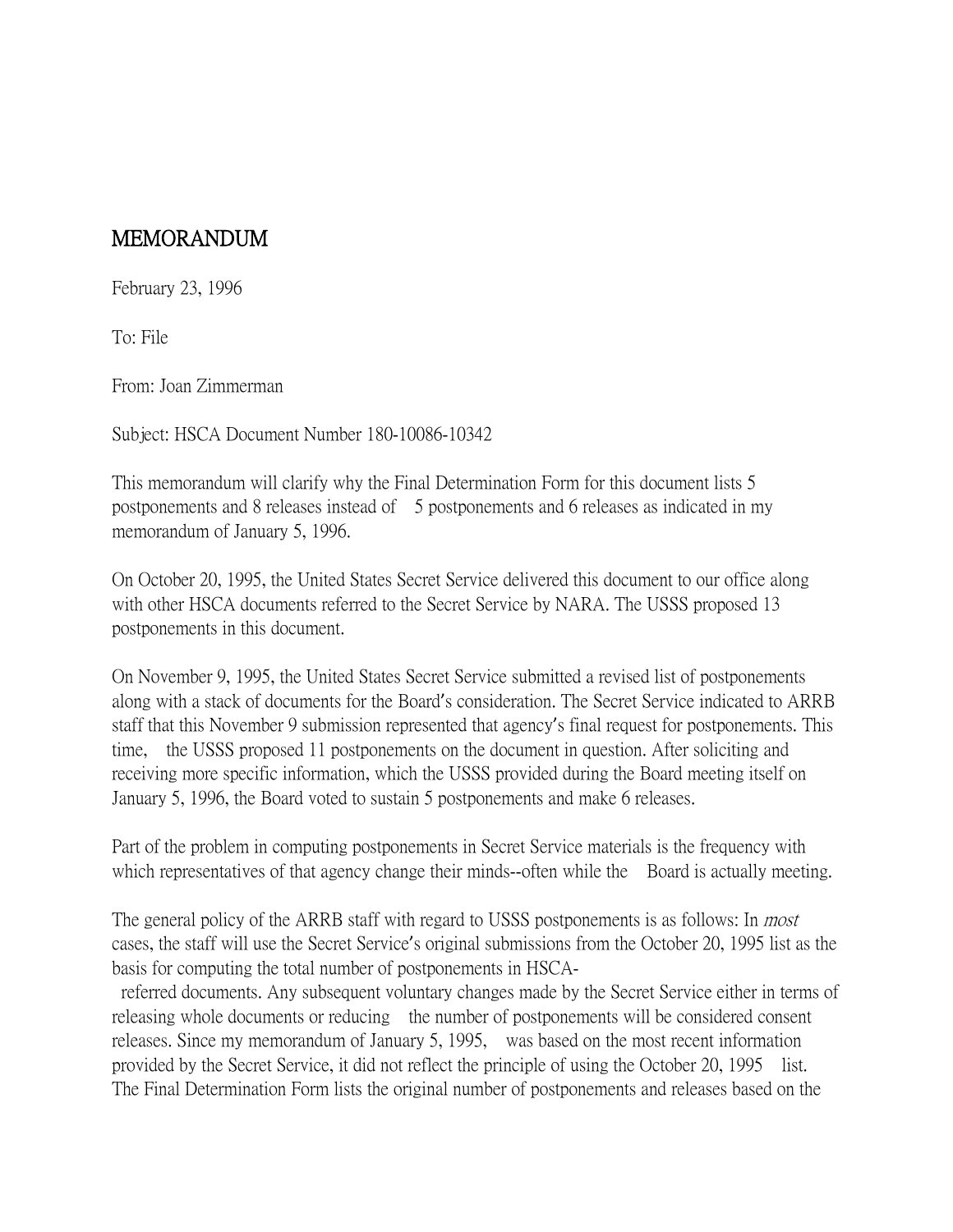October 20, 1995 list as well as last minute information provided by the Secret Service.

Zimmerman e:\usss\postpol